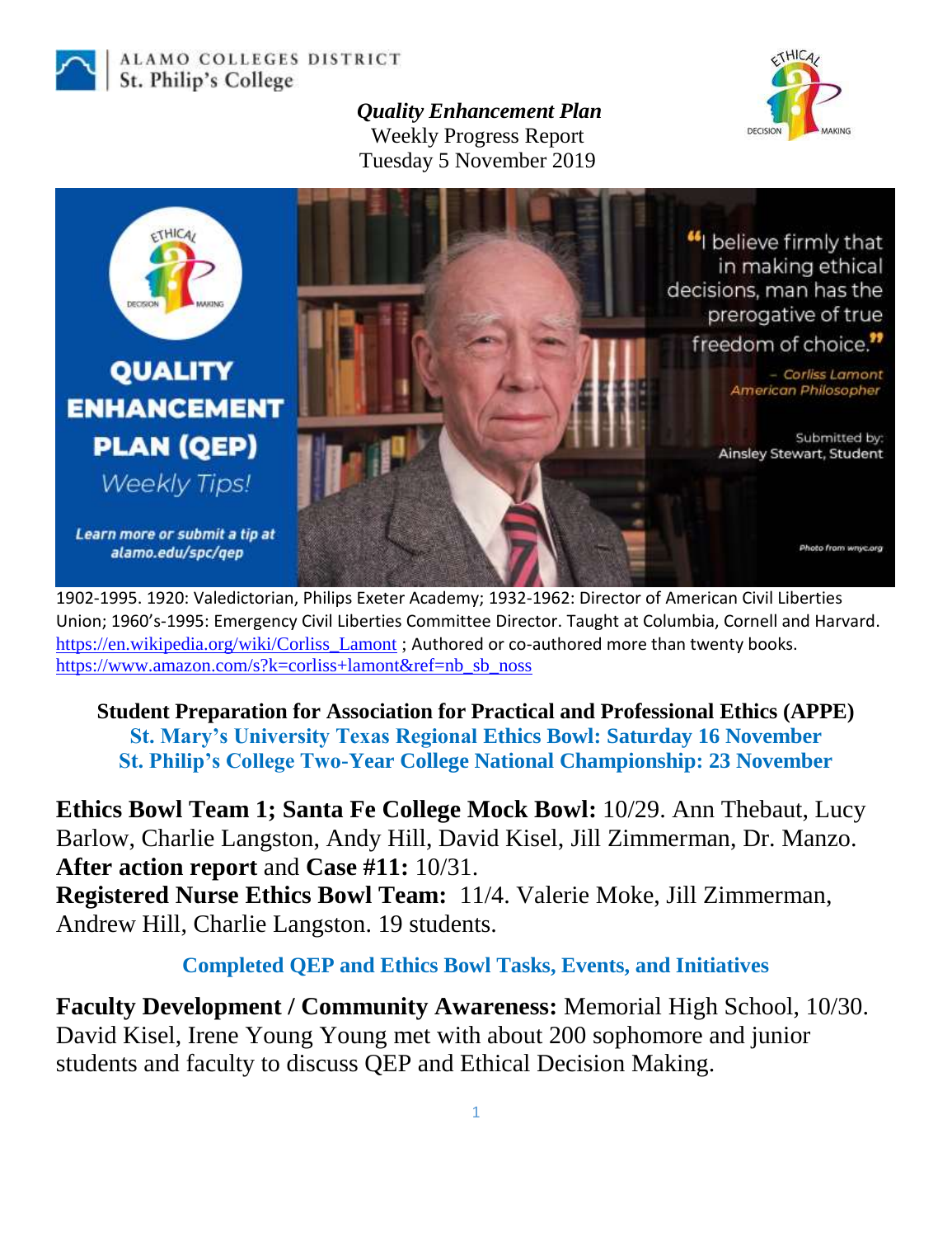## **Upcoming QEP and Ethics Bowl Tasks, Events, and Initiatives**

**Community Awareness:** Physical Therapist Assistant Advisory, 11/5, noon, CHP 310. **Ethics Bowl Training for Judge, Moderators: 11**/5, 1:30 pm, SLC 219B.

**Faculty-Student Best Practices:** President's Division, 11/7, 2 pm, SLC 319.

**Community Awareness:** Radiography Technology Advisory, 11/8, 1 pm, CHP 103. **Faculty-Student Best Practices:** College Division, 11/8, 1:30, SLC 126. **Ethics Bowl Training for Judges, Moderators:** 11/8, 2:30 pm, SLC 219B.

**Ethics Bowl Team 1; Harper College, Illinois scrimmage:** 11/14. SLC219B.

**APPE Texas Regional Ethics Bowl.** Sat 11/16, 7:30-3 pm, St. Mary's University.

## **Assessment**

**Personal and Social Responsibility Inventory-II, post-Test.** 11/18 to 12/13.

**APPE Two-Year College National Championship.** Sat 11/23, 7:30-4 pm, SPC.

**Faculty-Student Best Practices sharing:** Communications & Learning Dept.; Professional Development Week (includes DC/ECHS mentors, adjuncts), Sat 1/16.

**Early Childhood and Family Studies Orientation:** Community awareness. 29 January, 6 pm, CHP 135.

**ISLO Calibration:** Thursday 6 February, 1-5pm, CLR 208. Shanna Bradford. **ISLO Assessment:** Friday 7 February, 7:30-5, CLR 208; 210. Shanna Bradford. **Faculty-Student Best Practices sharing:** Communications & Learning Dept; Feb. **Early Childhood and Family Studies Information session:** Community awareness. 1 April, 6 pm, CHP 135.

**Archives for Weekly Progress; Mid-Year; and Annual Reports, 2016 January to Present** <https://www.alamo.edu/spc/about-spc/strategic-plan/quality-enhancement-plan-qep/about-qep/>